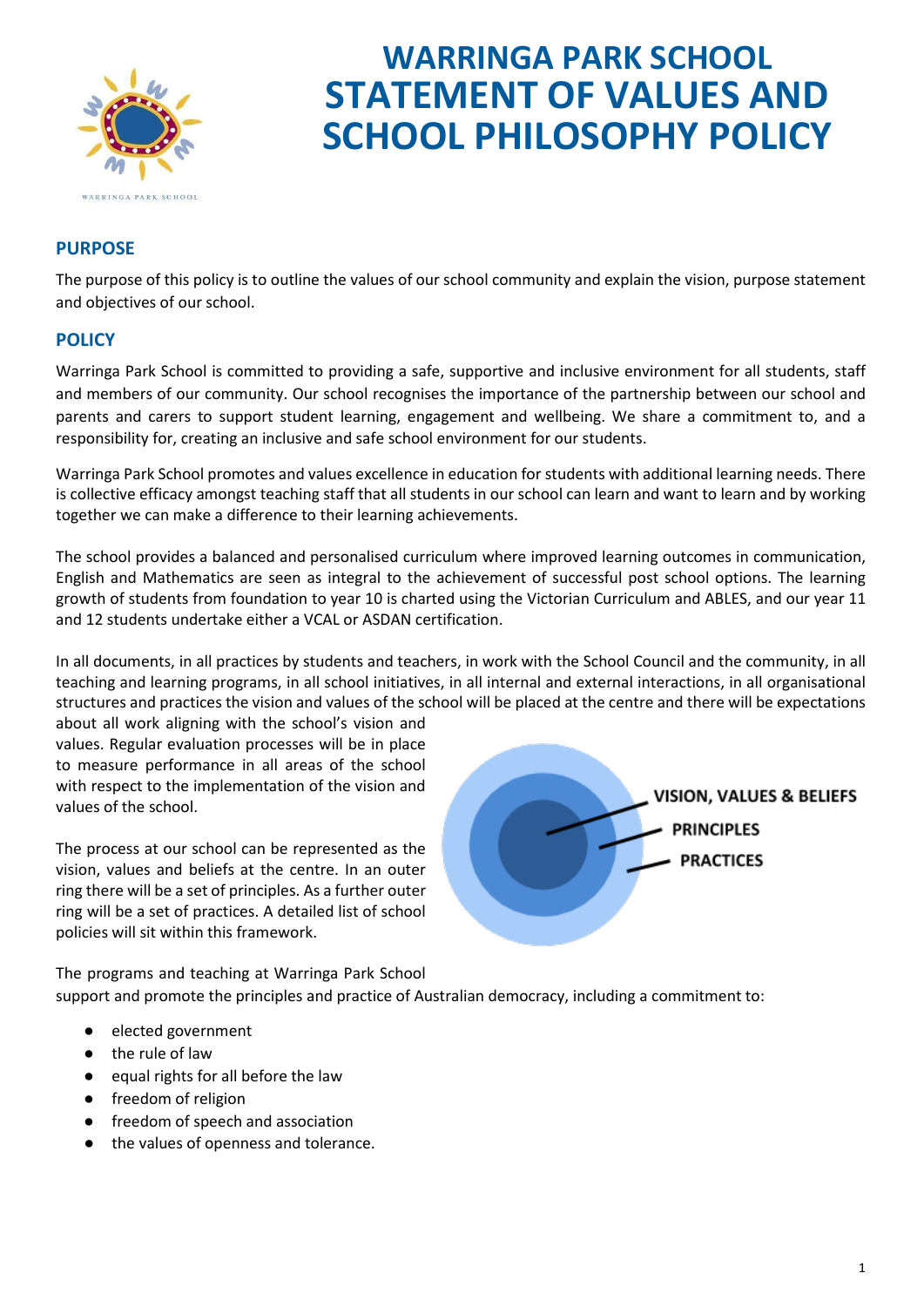This policy outlines our school's vision, purpose statement, objective, values and expectations of our school community.

This policy is available on our school website, our Staff Handbook and Learning Centre Booklets.

To celebrate and embed our Statement of Values and Philosophy in our school community, we:

- display posters and banners that promote our values in our school
- celebrate our values in our school newsletter
- provide awards and recognition for students who actively demonstrate our values
- discuss our values with students in the classroom, meetings and assemblies.

#### **VISION**

Excellent Education for Every Student.

## **WHOLE SCHOOL PURPOSE STATEMENT**

We are committed to creating an inclusive, challenging and supportive learning environment for every student.

# **LATER YEAR'S PURPOSE STATEMENT**

Students at our campus explore local and global issues by engaging in experiences that support their personalised pathway. These interest-based authentic experiences have the clear purpose of building skills for students to participate and communicate successfully in the world beyond our campus.

# **OBJECTIVE**

Ensure that students have access to a rich, diverse curriculum that is sequential and connected, catering for different learning styles and meeting individual needs.

# **MOTTO**

Imagine the possibilities

#### **VALUES**

Warringa Park School Values are:

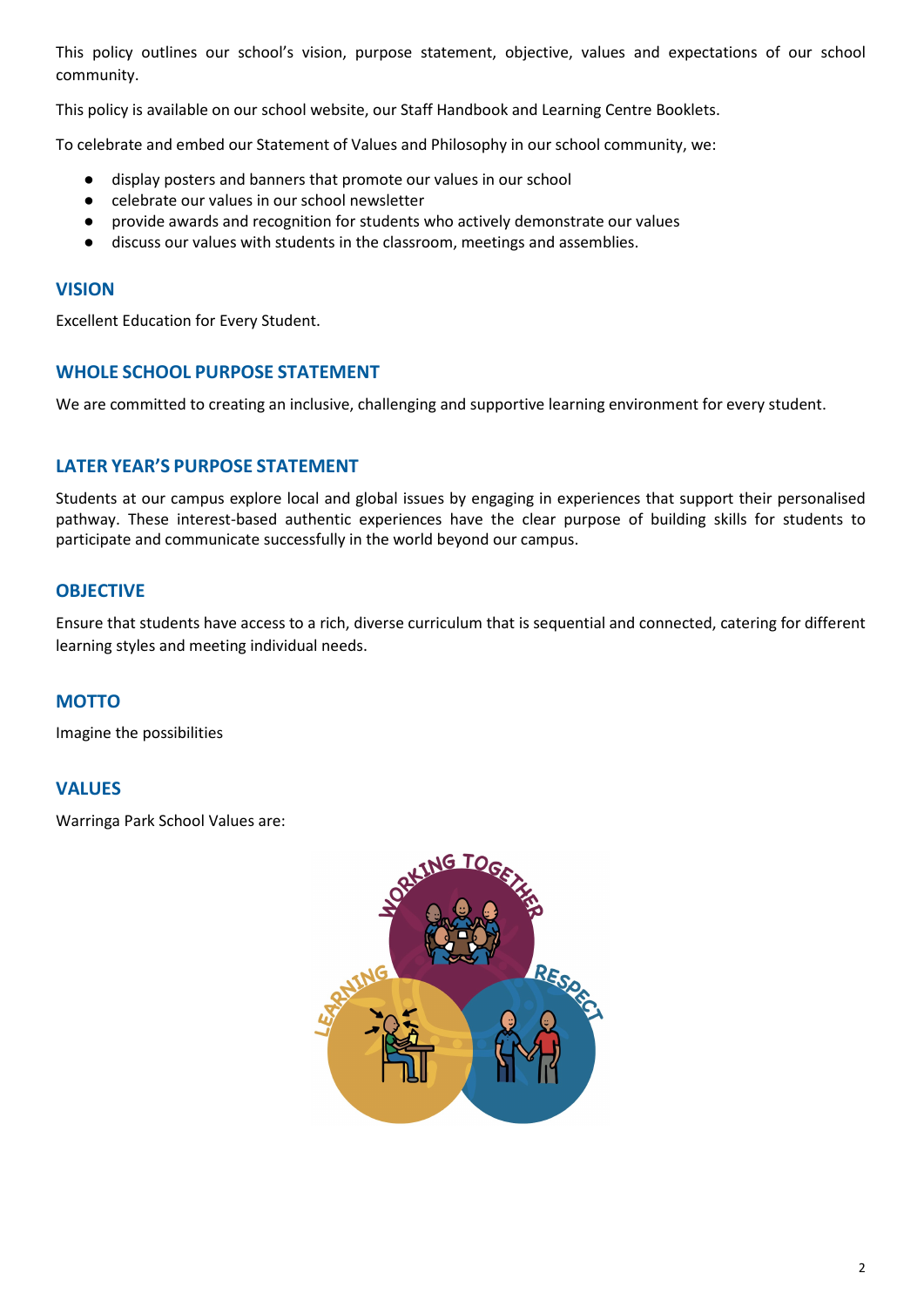|                   | <b>LEARNING</b>                                                                                                                                                                                                                                                                                                                                                                                                     | <b>WORKING TOGETHER</b>                                                                                                                                                                           | <b>RESPECT</b>                                                                                                                                                                |
|-------------------|---------------------------------------------------------------------------------------------------------------------------------------------------------------------------------------------------------------------------------------------------------------------------------------------------------------------------------------------------------------------------------------------------------------------|---------------------------------------------------------------------------------------------------------------------------------------------------------------------------------------------------|-------------------------------------------------------------------------------------------------------------------------------------------------------------------------------|
| <b>LEADERSHIP</b> | o We have a growth mindset<br>We are open to feedback<br>O<br>We are enablers<br>$\circ$                                                                                                                                                                                                                                                                                                                            | o We work towards a<br>common goal<br>o We are enablers<br>o We make collaborative<br>decisions which we are in<br>the best interests of our<br>students                                          | o We maintain confidentiality<br>O We actively participate in all<br>discussions<br>O We are transparent in our<br>communication                                              |
| <b>STAFF</b>      | o Every lesson is a good<br>lesson<br>o Learning is differentiated to<br>accommodate the students'<br>abilities<br>O Use every moment as a<br>teaching moment<br>o Always accentuate positives<br>o The classroom is set up to<br>promote learning<br>o All lessons have a clear<br>purpose and students are<br>aware of their expectations<br>O Build students self-efficacy<br>through setting realistic<br>goals | O Every student is our student<br>(collective responsibility)<br>O Open, ongoing<br>communication with staff,<br>students and parents<br>o Value each other as<br>members of WPS<br>community     | O Use positive language with<br>staff and students<br>o Act professionally in<br>manner and dress<br>o Provide students with<br>choice<br>o Staff model expected<br>behaviour |
|                   | <b>IN CLASSROOM:</b>                                                                                                                                                                                                                                                                                                                                                                                                |                                                                                                                                                                                                   |                                                                                                                                                                               |
| <b>STUDENTS</b>   | o We come to school every<br>day<br>o We do our best<br>We listen to our teachers<br>O<br>and classmates<br>O We stay on task                                                                                                                                                                                                                                                                                       | O We help our teachers and<br>classmates<br>O We treat property carefully<br>o We keep ourselves and<br>classroom clean<br>o We make healthy choices<br>o We wear our school<br>uniform every day | o We help our teachers and<br>classmates<br>O We share and take turns<br>O We speak politely to others<br>o We have positive<br>interactions with our peers                   |
|                   | <b>IN COMMUNITY:</b>                                                                                                                                                                                                                                                                                                                                                                                                |                                                                                                                                                                                                   |                                                                                                                                                                               |
|                   | o We are kind to different<br>types of people that we<br>meet<br>o We listen to our teachers'<br>directions<br>o We are Sun Smart                                                                                                                                                                                                                                                                                   | O We stop, wait and walk with<br>the teacher and our group<br>o We look out for others                                                                                                            | o We use our manners<br>O We treat property carefully<br>o We wear our school<br>uniform every day<br>o We follow community rules                                             |

# **BEHAVIOURAL EXPECTATIONS**

Warringa Park School acknowledges that the behaviour of staff, parents, carers and students has an impact on our school community and culture. We acknowledge a shared responsibility to create a positive learning environment for the children and young people at our school.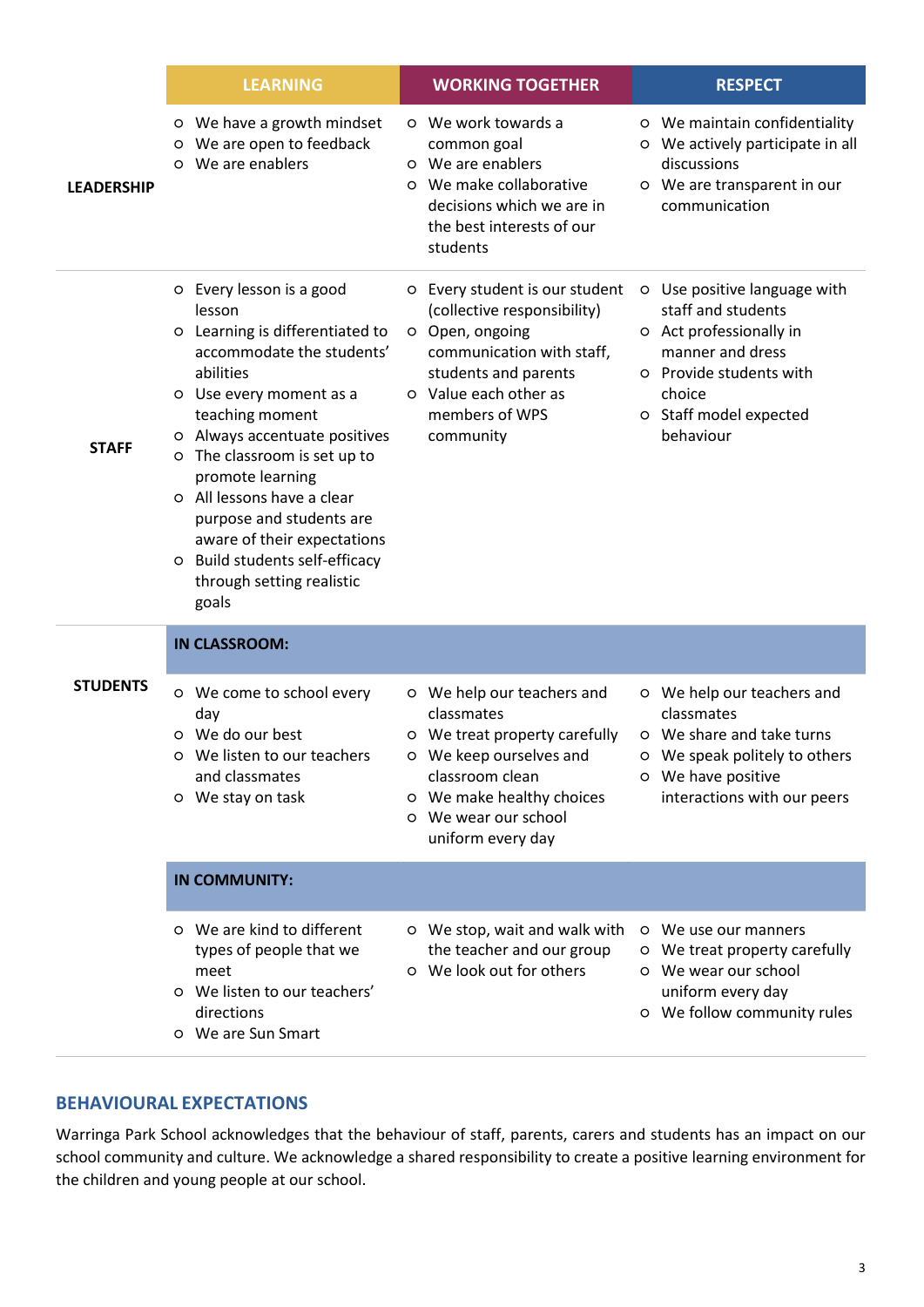#### **The Warringa Park School Principal, teachers, wellbeing and education support staff are expected to:**

- maintain a 'Duty of Care' which is the requirement to take reasonable steps to protect students from a reasonably foreseeable risk of harm (DET Legal Branch). Staff are expected to act in line with the policies of the school and refer any issues to the leadership of the school in a timely manner
- teach and role model the school values
- adopt inclusive and personalised teaching practices
- ensure accessible educational provision for all students
- conduct honest and open communications with parent/carers
- work in partnerships and liaise with parents/carers
- develop community partnerships to support students
- provide student services and/or refer students to appropriate outside agencies for support
- develop and provide appropriate, meaningful and challenging curriculum that gives students the opportunity to experience success in their learning
- cater for and celebrate diversity.

#### **Warringa Park School students are expected to:**

- take responsibility for and reflect upon their own learning. As students' progress through the school, they will be actively supported and encouraged by teachers to manage their own learning, growth and behaviours
- participate fully in the school's educational program and attend school regularly. Warringa Park School staff recognise that sometimes students need support to achieve this and will work with students whose attendance could be improved
- display positive behaviours that demonstrate respect for themselves, their peers their teachers and all other members of the school community
- respect the rights of others, including the right of others to learn, to contribute to an engaging educational experience for themselves and other students
- learn prosocial behaviours which contribute to the educational, social, emotional and physical development of themselves and those around them – students will be actively supported by staff to achieve this goal.

#### **Warringa Park School's parents/carers are expected to:**

- promote positive educational outcomes for their child by taking an active interest in their child's educational progress
- cooperate with the school, which includes participating in regular, constructive communication with school staff regarding their child's learning and wellbeing
- actively support their child's engagement in the school environment
- support the school in maintaining a safe and respectful learning environment for all students
- support their child by ensuring regular attendance, modelling positive behaviours and assisting their child with their schoolwork.

# **UNREASONABLE BEHAVIOURS**

Schools are not public places, and the Principal has the right to permit or deny entry to school grounds (for more information, see our *Visitors Policy*).

Unreasonable behaviour that is demonstrated by school staff, parents, carers, students or members of our school community will not be tolerated at school, or during school activities.

Unreasonable behaviour includes: